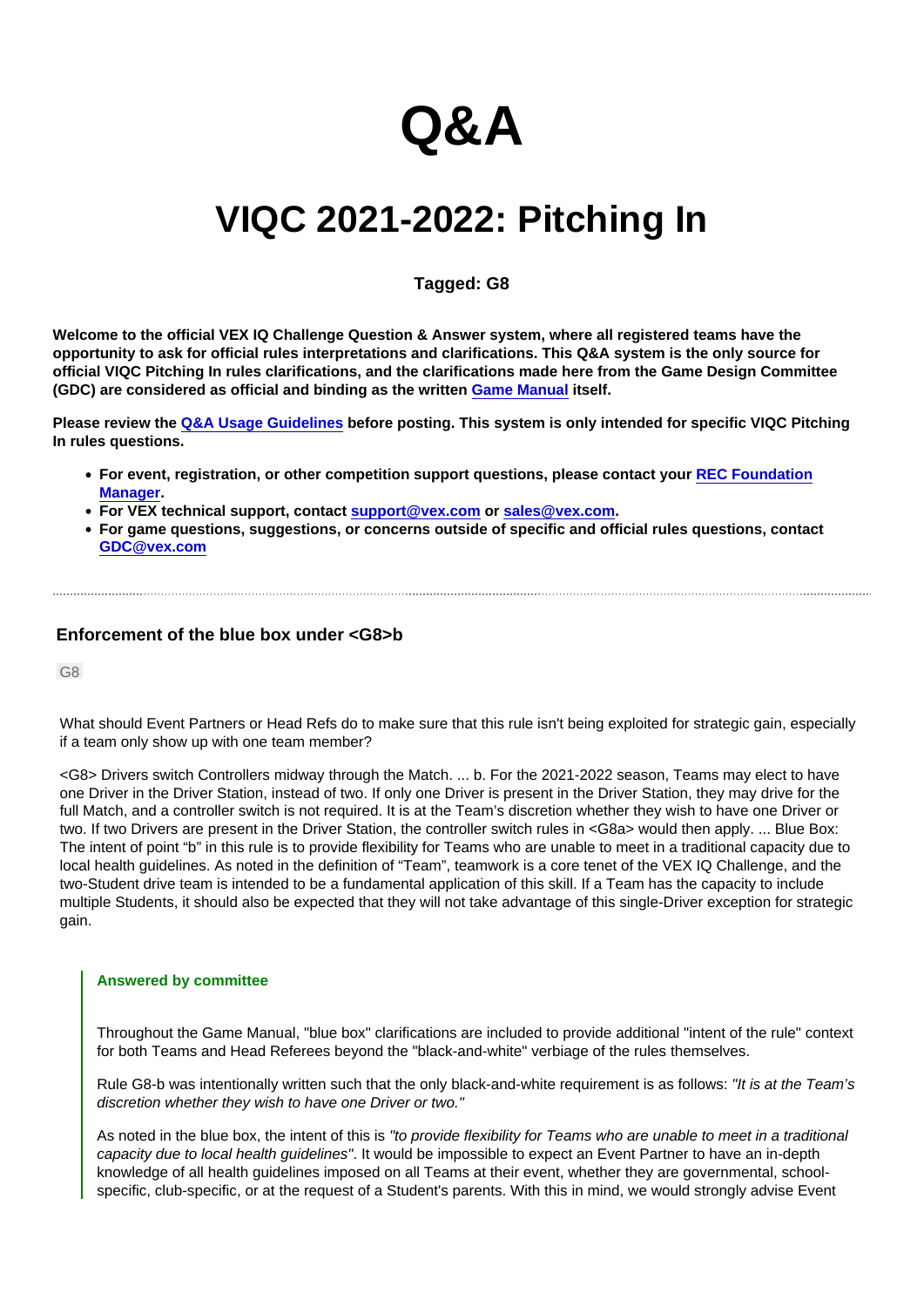Partners and coaches to be cautious about making any assumptions regarding a Team's circumstances when G8-b has been utilized in a tournament. We will not be implementing, requiring, or endorsing any specific "validation tests", as it is ultimately at the Team's discretion whether they wish to have one Driver or two.

With that in mind, as noted in the last line of the blue box, "it should also be expected that they will not take advantage of this single-Driver exception for strategic gain." This intention should be regarded similarly to rules like G1, G2, G6, R1-a, R1-b, and R1-c. That is to say - whether it is "caught" during an event or not, a Team who has exploited this rule for strategic gain has knowingly violated violated several points of the [Code of Conduct](https://www.roboticseducation.org/codeofconduct) and/or the [Student-Centered Policy.](https://www.roboticseducation.org/studentcenteredpolicy) These violations are addressed through an official COC resolution process; Event Partners who have questions about this process should contact their [REC Foundation Event Engagement Manager](https://www.robotevents.com/support) for more information.

- Act with integrity, honesty, and reliability
- Behave in a respectful and professional manner with event staff, volunteers, and fellow competitors
- Exhibit maturity and class when dealing with difficult and stressful situations
- Respect individual differences
- Follow all rules as listed in the current game manual(s)
- Student-centered teams with limited adult assistance
- Safety as a top priority
- Good sportsmanship, which includes supporting your alliance partners

Forgot to turn on the Robot, but my alliance partner bumped me.

G8

Rule G8 states, "During the Driver Controlled Period, Drive Team Members may only touch their own Robot if the Robot has not moved at all during the Match." If a robot moved due to a push or bump from an alliance partner robot, can the team touch the robot to perform the permitted tasks? Technically the robot moved, but not under its own power.

Thank you.

#### Answered by committee

This would be legal, as long as the Head Referee acknowledges that it is safe to do so. For example, if the Robot has moved a few feet away from the field perimeter and would require stepping into the field to reach it, this would not be permissible.

This ruling only applies to situations where the Robot has not moved under its own power. Motion as a result of stored energy, regardless of whether the microcontroller is powered on or not, would still be considered motion, and this would not be permissible.

#### G8B to G6B Clarification

G6 G8

Teams that exhibit the following behaviors may be in violation of <G8b>, and/or the RECF Code of Conduct, and should be prepared to share relevant health guidelines with RECF staff upon request:

Utilizing two drivers in Qualification matches, but utilizing only one Driver in Finals Matches or Robot Skills Matches. Utilizing only one Driver in Matches, but permitting interactions in the pit area between multiple Students similar in nature